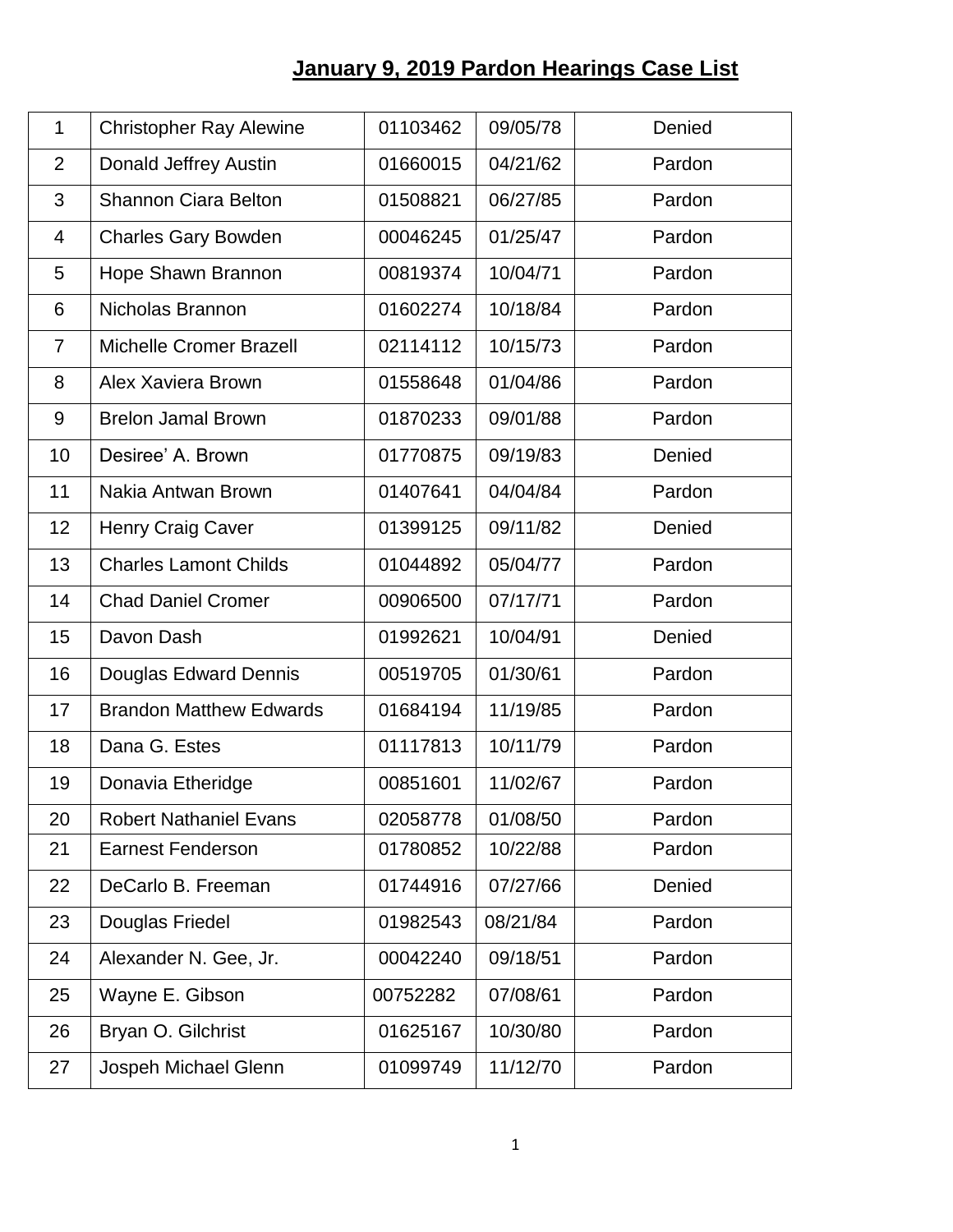## **January 9, 2019 Pardon Hearings Case List**

| 28 | Chyanna Rose Hawkins               | none     | 08/01/96 | Pardon      |
|----|------------------------------------|----------|----------|-------------|
| 29 | John David Hendricks, Jr.          | 01047807 | 04/09/77 | Pardon      |
| 30 | Santos Naftali Hernandez           | 00985255 | 02/18/61 | Rescheduled |
| 31 | Cynthia Jean Higgins               | 01416965 | 11/29/68 | Pardon      |
| 32 | Richard J. Hyler                   | 00890919 | 03/21/46 | Pardon      |
| 33 | <b>Glenn Derek Jacobs</b>          | 00667712 | 11/11/62 | Denied      |
| 34 | <b>Frank Durant Jeffers</b>        | 00293550 | 06/08/63 | Rescheduled |
| 35 | Joshua Karl Johnson                | 01691211 | 12/08/80 | Pardon      |
| 36 | Jerome Kershaw                     | 00930972 | 09/13/75 | Pardon      |
| 37 | Oscar Jasand Knight                | 01671534 | 01/11/89 | Pardon      |
| 38 | <b>Floyd Anthony Leopard</b>       | 00818895 | 06/06/74 | Pardon      |
| 39 | Willison B. Mack, Jr.              | 01270459 | 07/31/73 | Denied      |
| 40 | <b>Greg Randall Marcum</b>         | 00854596 | 04/22/71 | Pardon      |
| 41 | Jerome Mays                        | 00695917 | 11/07/65 | Denied      |
| 42 | Nash Jordan McLellan               | 01870817 | 03/11/91 | Pardon      |
| 43 | Ralph Ray Middleton, Jr.           | 00480939 | 07/15/66 | Pardon      |
| 44 | Daren Dale Millward                | 00619280 | 02/24/68 | Pardon      |
| 45 | <b>Maurice Neal</b>                | 01365515 | 12/26/61 | Denied      |
| 46 | John Prioleau                      | 01439226 | 03/26/81 | Denied      |
| 47 | David W. Reese                     | 00488359 | 07/25/63 | Pardon      |
| 48 | Savoeun Roeun                      | 01374797 | 03/27/84 | Pardon      |
| 49 | <b>Kaci Russell</b>                | 02273534 | 10/08/84 | Pardon      |
| 50 | Scott A. Salters                   | 00658533 | 03/19/71 | Pardon      |
| 51 | <b>Christine I. Simmons-Parker</b> | 01294844 | 05/12/79 | Pardon      |
| 52 | Eliza McFadden Singletary          | 02038427 | 02/10/53 | Pardon      |
| 53 | Joseph E. Stanley                  | 01226965 | 10/20/78 | Pardon      |
| 54 | <b>Wilford Tracy Storey</b>        | 00923681 | 07/19/76 | Pardon      |